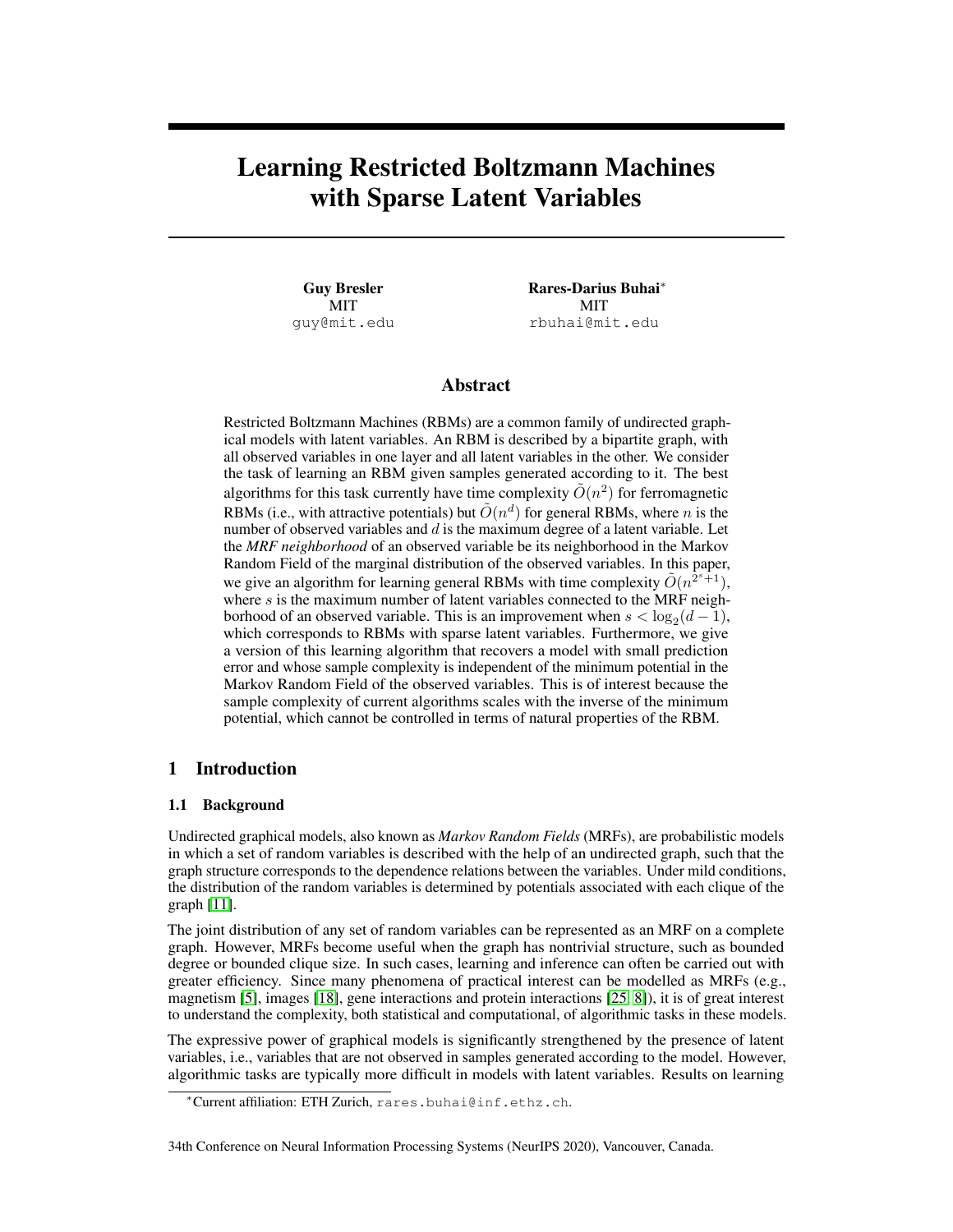models with latent variables include [\[19\]](#page-10-1) for hidden Markov models, [\[7\]](#page-9-4) for tree graphical models, [\[6\]](#page-9-5) for Gaussian graphical models, and [\[1\]](#page-9-6) for locally tree-like graphical models with correlation decay.

In this paper we focus on the task of learning *Restricted Boltzmann Machines* (RBMs) [\[23,](#page-10-2) [9,](#page-9-7) [12\]](#page-9-8), which are a family of undirected graphical models with latent variables. The graph of an RBM is bipartite, with all observed variables in one layer and all latent variables in the other. This encodes the fact that the variables in one layer are jointly independent conditioned on the variables in the other layer. In practice, RBMs are used to model a set of observed features as being influenced by some unobserved and independent factors; this corresponds to the observed variables and the latent variables, respectively. RBMs are useful in common factor analysis tasks such as collaborative filtering [\[21\]](#page-10-3) and topic modelling [\[13\]](#page-9-9), as well as in applications in domains as varied as speech recognition [\[14\]](#page-9-10), healthcare [\[27\]](#page-10-4), and quantum mechanics [\[20\]](#page-10-5).

In formalizing the learning problem, a challenge is that there are infinitely many RBMs that induce the same marginal distribution of the observed variables. To sidestep this non-identifiability issue, the literature on learning RBMs focuses on learning the marginal distribution itself. This marginal distribution is, clearly, an MRF. Call the *order* of an MRF the size of the largest clique that has a potential. Then, more specifically, it is known that the marginal distribution of the observed variables is an MRF of order at most  $d$ , where  $d$  is the maximum degree of a latent variable in the RBM. Hence, one way to learn an RBM is to simply apply algorithms for learning MRFs. The best current algorithms for learning MRFs have time complexity  $\tilde{O}(n^r)$ , where r is the order of the MRF [\[10,](#page-9-11) [16,](#page-9-12) [24\]](#page-10-6). Applying these algorithms to learning RBMs therefore results in time complexity  $\tilde{O}(n^d)$ . We note that these time complexities hide the factors that do not depend on  $n$ .

This paper is motivated by the following basic question:

In what settings is it possible to learn RBMs with time complexity substantially better than  $\tilde{O}(n^d)$ ?

Reducing the runtime of learning arbitrary MRFs of order r to below  $n^{\Omega(r)}$  is unlikely, because learning such MRFs subsumes learning noisy parity over  $r$  bits [\[2\]](#page-9-13), and it is widely believed that learning *r*-parities with noise (LPN) requires time  $n^{\Omega(r)}$  [\[15\]](#page-9-14). For ferromagnetic RBMs, i.e., RBMs with non-negative interactions, [\[4\]](#page-9-15) gave an algorithm with time complexity  $\tilde{O}(n^2)$ . In the converse direction, [\[4\]](#page-9-15) gave a general reduction from learning MRFs of order r to learning (non-ferromagnetic) RBMs with maximum degree of a latent variable r.

In other words, the problem of learning RBMs is just as challenging as for MRFs, and therefore learning general RBMs cannot be done in time less than  $n^{\Omega(d)}$  without violating conjectures about LPN.

The reduction in [\[4\]](#page-9-15) from learning order r MRFs to learning RBMs uses an *exponential* in r number of latent variables to represent each neighborhood of the MRF. Thus, there is hope that RBMs with *sparse* latent variables are in fact easier to learn than general MRFs. The results of this paper demonstrate that this is indeed the case.

# 1.2 Contributions

Let the *MRF neighborhood* of an observed variable be its neighborhood in the MRF of the marginal distribution of the observed variables. Let  $s$  be the maximum number of latent variables connected to the MRF neighborhood of an observed variable. We give an algorithm with time complexity  $\tilde{O}(n^{2^{s}+1})$  that recovers with high probability the MRF neighborhoods of all observed variables. This represents an improvement over current algorithms when  $s < log_2(d-1)$ .

The reduction in time complexity is made possible by the following key structural result: if the mutual information  $I(X_u; X_I | X_S)$  is large for some observed variable  $X_u$  and some subsets of observed variables  $X_I$  and  $X_S$ , then there exists a subset I' of I with  $|I'| \leq 2^s$  such that  $I(X_u; X_{I'}|X_S)$  is also large. This result holds because of the special structure of the RBM, in which, with few latent variables connected to the neighborhood of any observed variable, not too many of the low-order potentials of the induced MRF can be cancelled.

Our algorithm is an extension of the algorithm of [\[10\]](#page-9-11) for learning MRFs. To find the neighborhood of a variable  $X_u$ , their algorithm iteratively searches over all subsets of variables  $X_l$  with  $|I| \leq d-1$  for one with large mutual information  $I(X_u; X_I | X_S)$ , which is then added to the current set of neighbors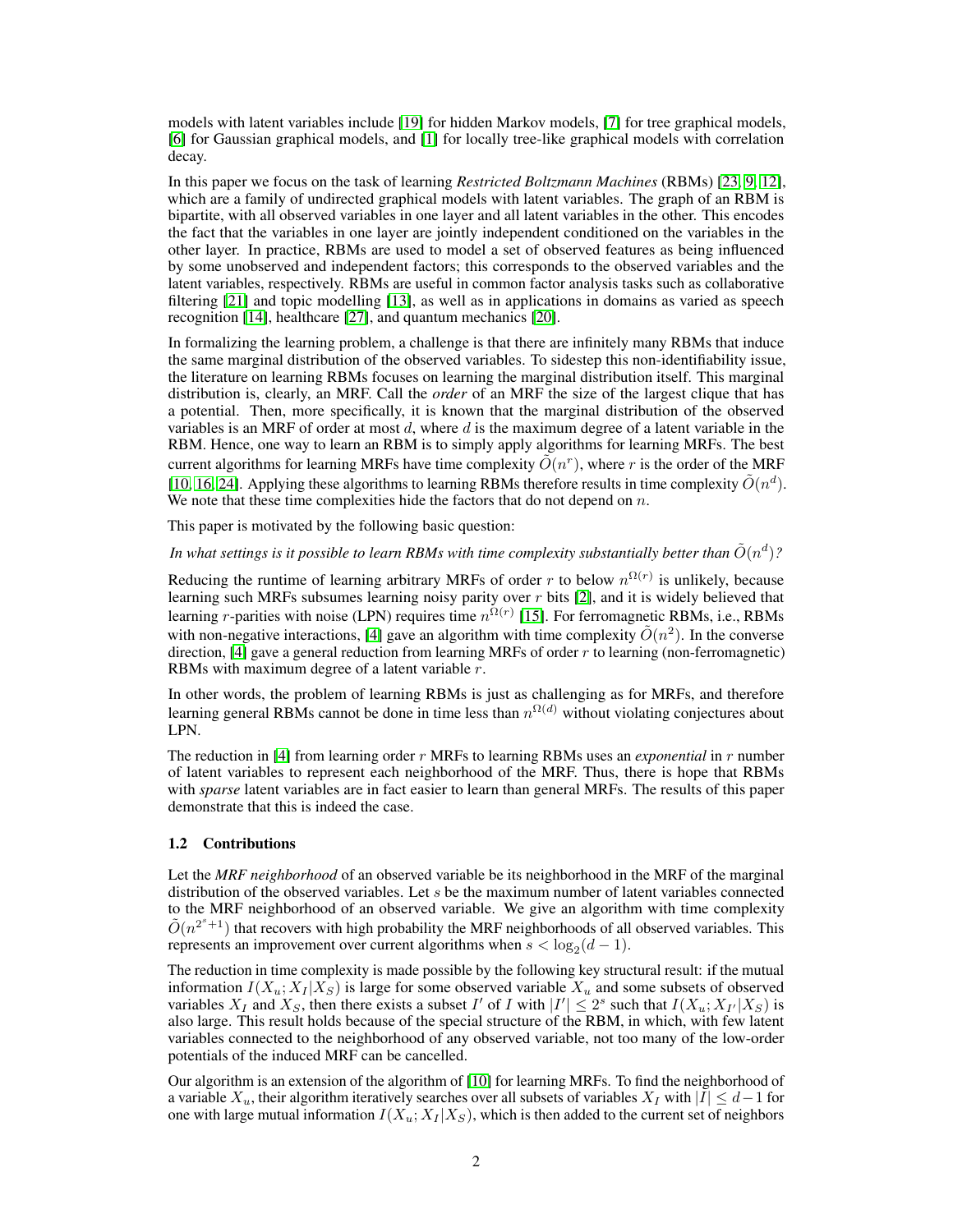<span id="page-2-0"></span>
$$
(X_1)\cdots (X_k)\underbrace{(X_{k+1})\cdots (X_{2k})}_{(X_{2k+1})\cdots (X_{2k})}\underbrace{(X_3)}_{(X_3k+1)}\cdots \underbrace{(X_{4k})}_{(X_{4k})}\cdots \cdots \cdots \cdots \cdots (X_{mk+1})\cdots (X_{mk+k})
$$

Figure 1: Class of RBMs with  $mk+k$  observed variables, m latent variables,  $d = 2k$ , and  $s = 4$ . The X variables represent observed variables, the Y variables represent latent variables, and the edges represent non-zero interactions between variables. The "· · · " hides variables that have consecutive indices. The variables hidden by " $\cdots$  " have the same connections as the variables at the extremes of their respective dots.

 $X_S$ . Our structural result implies that it is sufficient to search over subsets  $X_I$  with  $|I| \leq 2^s$ , which reduces the time complexity from  $\tilde{O}(n^d)$  to  $\tilde{O}(n^{2^s+1})$ .

For our algorithm to be advantageous, it is necessary that  $s < log_2(d-1)$ . Note that s is implicitly also an upper bound on the maximum degree of an observed variable in the RBM. Figure [1](#page-2-0) shows an example of a class of RBMs for which our assumptions are satisfied. In this example, s can be made arbitrarily smaller than  $d, n$ , and the number of latent variables.

The sample complexity of our algorithm is the same as that of [\[10\]](#page-9-11), with some additional factors due to working with subsets of size at most  $2<sup>s</sup>$ . We extended [\[10\]](#page-9-11) instead of one of [\[16,](#page-9-12) [24\]](#page-10-6), which have better sample complexities, because our main goal was to improve the time complexity, and we found [\[10\]](#page-9-11) the most amenable to extensions in this direction. The sample complexity necessarily depends on the width (defined in Section [2\)](#page-3-0) and the minimum absolute-value non-zero potential of the MRF of the observed variables [\[22\]](#page-10-7). In the Appendix F, we show that our sample complexity actually depends on a slightly weaker notion of MRF width than that used in current papers. This modified MRF width has a more natural correspondence with properties of the RBM.

The algorithm we described only recovers the structure of the MRF of the observed variables, and not its potentials. However, recovering the potentials is easy after the structure is known: e.g., see Section 6.2 in [\[4\]](#page-9-15).

The second contribution of this paper is an algorithm for learning RBMs with time complexity  $\tilde{O}(n^{2^{s}+1})$  whose sample complexity does not depend on the minimum potential of the MRF of the observed variables. The algorithm is not guaranteed to recover the correct MRF neighborhoods, but is guaranteed to recover a model with small prediction error (a distinction analogous to that between support recovery and prediction error in regression). This result is of interest because all current algorithms depend on the minimum potential, which can be degenerate even when the RBM itself has non-degenerate interactions. Learning graphical models in order to make predictions was considered before in [\[3\]](#page-9-16) for trees.

In more detail, we first give a structure learning algorithm that recovers the MRF neighborhoods corresponding to large potentials. Second, we give a regression algorithm that estimates the potentials corresponding to these MRF neighborhoods. Lastly, we quantify the error of the resulting model for predicting the value of an observed variable given the other observed variables. Overall, we achieve prediction error  $\epsilon$  with a sample complexity that scales exponentially with  $\epsilon^{-1}$ , and that otherwise has dependencies comparable to our main algorithm.

#### 1.3 Overview of structural result

We present now the intuition and techniques behind our structural result. Theorem [1](#page-2-1) states an informal version of this result.

<span id="page-2-1"></span>Theorem 1 (Informal version of Theorem [4\)](#page-5-0). *Fix observed variable* u *and subsets of observed variables* I *and* S*, such that all three are disjoint. Suppose that* I *is a subset of the MRF neighborhood of* u and that  $|I| \leq d - 1$ . Then there exists a subset  $I' \subseteq I$  with  $|I'| \leq 2^s$  such that

$$
\nu_{u,I'|S} \geq C_{s,d} \cdot \nu_{u,I|S}
$$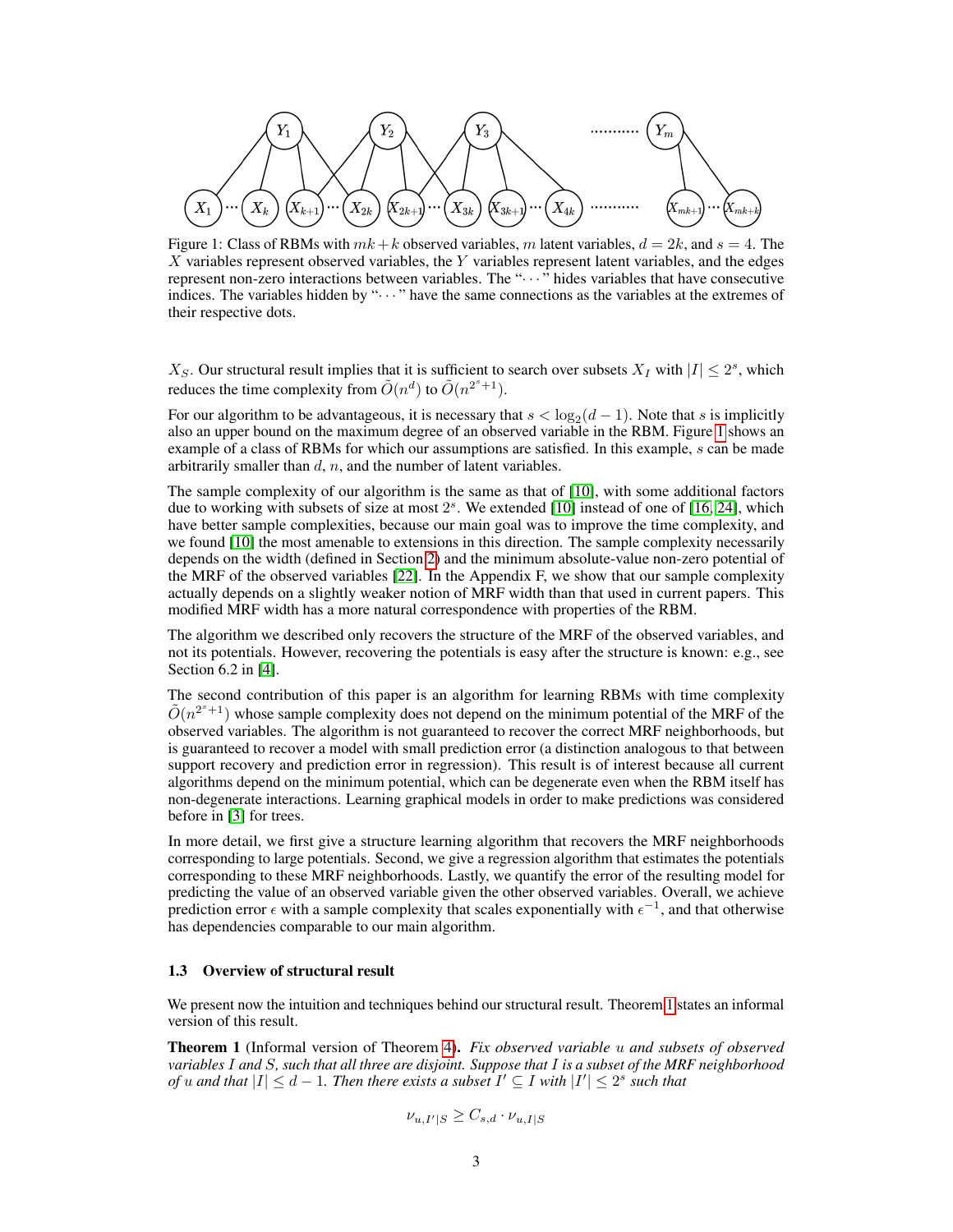$\omega_{s,d}>0$  depends on  $s$  and  $d$ , and where  $\nu_{u,I',S}$  and  $\nu_{u,I|S}$  are proxies of  $I(X_u,X_{I'}|X_S)$  and  $I(X_u, X_I | X_S)$ , respectively.

The formal definition of  $\nu$  is in Section [2.](#page-3-0) For the purposes of this section, one can think of it as interchangeable with the mutual information. Furthermore, this section only discusses how to obtain a point-wise version of the bound,  $\nu_{u,I'|S}(x_u,x_{I'}|x_S) \geq C'_{s,d} \cdot \nu_{u,I|S}(x_u,x_{I}|x_S)$ , evaluated at specific  $x_u, x_I$ , and  $x_S$ . It is not too difficult to extend this result to  $\nu_{u,I'|S} \geq C_{s,d} \cdot \nu_{u,I|S}$ .

In general, estimating the MRF neighborhood of an observed variable is hard because the low-order information between the observed variables can vanish. In that case, to obtain any information about the distribution, it is necessary to work with high-order interactions of the observed variables. Typically, this translates into large running times.

Theorem [1](#page-2-1) shows that if there is some high-order  $\nu_{u,I|S}$  that is non-vanishing, then there is also some  $\nu_{u,I'|S}$  with  $|I'| \leq 2^s$  that is non-vanishing. That is, the order up to which all the information can vanish is less than  $2<sup>s</sup>$ . Or, in other words, RBMs in which all information up to a large order vanishes are complex and require *many* latent variables.

To prove this result, we need to relate the mutual information in the MRF neighborhood of an observed variable to the number of latent variables connected to it. This is challenging because the latent variables have a non-linear effect on the distribution of the observed variables. This non-linearity makes it difficult to characterize what is "lost" when the number of latent variables is small.

The first main step of our proof is Lemma [7,](#page-6-0) which expresses  $\nu_{u,I|S}(x_u, x_I | x_S)$  as a sum over  $2<sup>s</sup>$ terms, representing the configurations of the latent variables connected to I. Each term of the sum is a product over the observed variables in I. This expression is convenient because it makes explicit the contribution of the latent variables to  $\nu_{u,I|S}(x_u, x_I | x_S)$ . The proof of the lemma is an "interchange" of sums", going from sums over configurations of observed variables to sums over configurations of latent variables.

The second main step is Lemma [8,](#page-6-1) which shows that for a sum over  $m$  terms of products over  $n$  terms, it is possible to reduce the number of terms in the products to  $m$ , while decreasing the original expression by at most a factor of  $C'_{m,n}$ , for some  $C'_{m,n} > 0$  depending on n and m. Combined with Lemma [7,](#page-6-0) this result implies the existence of a subset I' with  $|I'| \leq 2^s$  such that  $\nu_{u,I'|S}(x_u, x_{I'}|x_S) \geq C'_{s,d} \cdot \nu_{u,I|S}(x_u, x_I|x_S).$ 

# <span id="page-3-0"></span>2 Preliminaries and notation

We start with some general notation: [n] is the set  $\{1, ..., n\}$ ;  $\mathbb{1}{A}$  is 1 if the statement A is true and 0 otherwise;  $\binom{n}{k}$  is the binomial coefficient  $\frac{n!}{k!(n-k)!}$ ;  $\sigma(x)$  is the sigmoid function  $\sigma(x) = \frac{1}{1+e^{-x}}$ .

**Definition [2](#page-0-0).** A Markov Random Field<sup>2</sup> of order r is a distribution over random variables  $X \in$ {−1, 1} <sup>n</sup> *with probability mass function*

$$
\mathbb{P}(X=x) \propto \exp(f(x))
$$

*where* f *is a polynomial of order* r *in the entries of* x*.*

Because  $x \in \{-1,1\}^n$ , it follows that f is a multilinear polynomial, so it can be represented as

$$
f(x) = \sum_{S \subseteq [n]} \hat{f}(S) \chi_S(x)
$$

where  $\chi_S(x) = \prod_{i \in S} x_i$ . The term  $\hat{f}(S)$  is called the Fourier coefficient corresponding to S, and it represents the potential associated with the clique  $\{X_i\}_{i\in S}$  in the MRF. There is an edge between  $X_i$  and  $X_j$  in the MRF if and only if there exists some  $S \subseteq [n]$  such that  $i, j \in S$  and  $\hat{f}(S) \neq 0$ . Some other relevant notation for MRFs is: let D be the maximum degree of a variable; let  $\alpha$  be the minimum absolute-value non-zero Fourier coefficient; let  $\gamma$  be the width:

$$
\gamma := \max_{u \in [n]} \sum_{\substack{S \subseteq [n] \\ u \in S}} |\widehat{f}(S)|.
$$

 $2$ This definition holds if each assignment of the random variables has positive probability, which is satisfied by the models considered in this paper.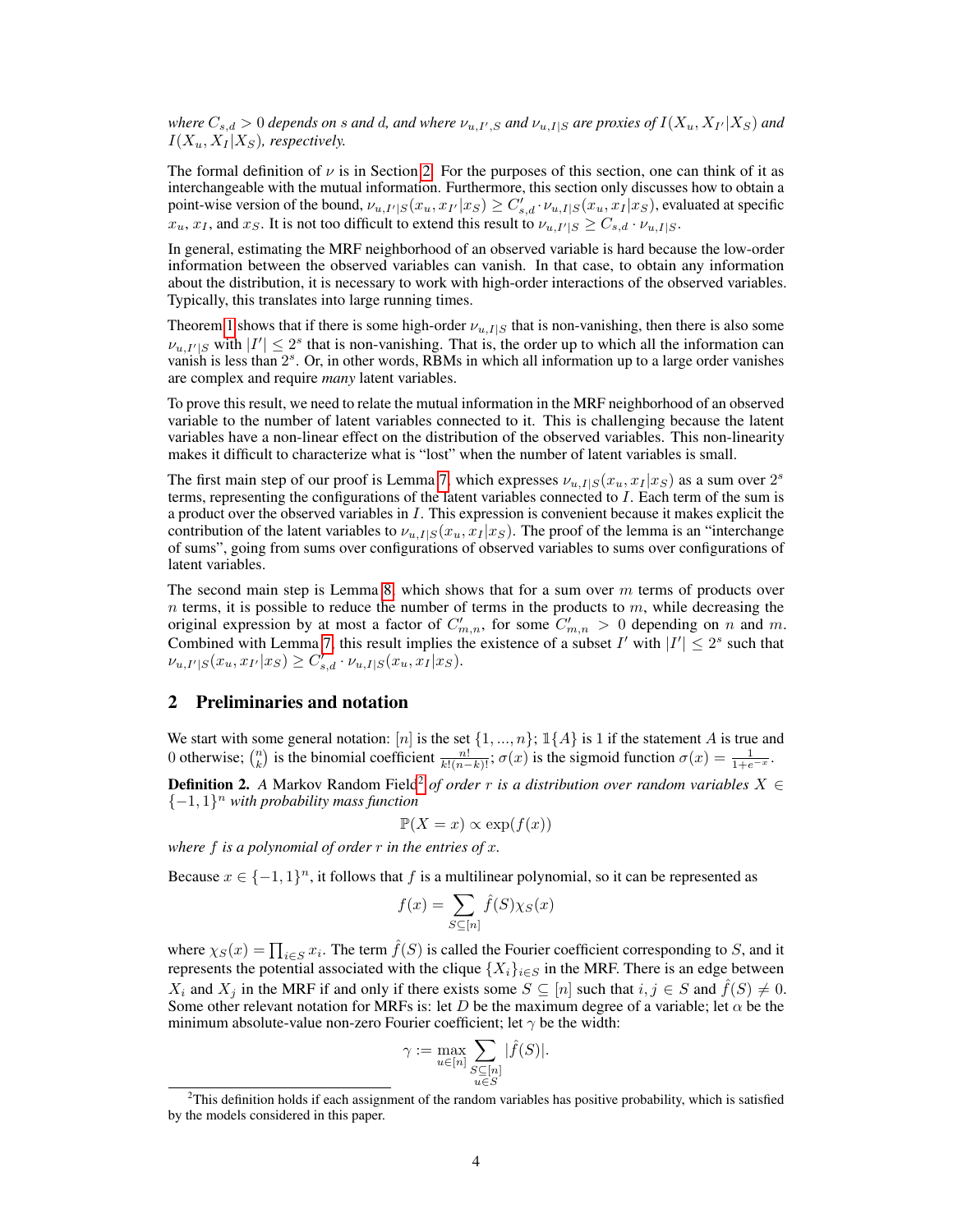Definition 3. *A* Restricted Boltzmann Machine *is a distribution over observed random variables*  $X \in \{-1,1\}^n$  and latent random variables  $Y \in \{-1,1\}^m$  with probability mass function

$$
\mathbb{P}(X = x, Y = y) \propto \exp(x^T J y + h^T x + g^T y)
$$

where  $J \in \mathbb{R}^{n \times m}$  is an interaction (or weight) matrix,  $h \in \mathbb{R}^n$  is an external field (or bias) on the *observed variables, and*  $g \in \mathbb{R}^m$  is an external field (or bias) on the latent variables.

There exists an edge between  $X_i$  and  $Y_j$  in the RBM if and only if  $J_{i,j} \neq 0$ . The resulting graph is bipartite, and all the variables in one layer are conditionally jointly independent given the variables in the other layer. Some other relevant notation for RBMs is: let  $d$  be the maximum degree of a latent variable; let  $\alpha^*$  be the minimum absolute-value non-zero interaction; let  $\beta^*$  be the width:

$$
\beta^* := \max \left( \max_{i \in [n]} \sum_{j=1}^m |J_{i,j}| + |h_i|, \max_{j \in [m]} \sum_{i=1}^n |J_{i,j}| + |g_j| \right).
$$

In the notation above, we say that an RBM is  $(\alpha^*, \beta^*)$ -consistent. Typically, to ensure that the RBM is non-degenerate, it is required for  $\alpha^*$  not to be too small and for  $\beta^*$  not to be too large; otherwise, interactions can become undetectable or deterministic, respectively, both of which lead to non-identifiability [\[22\]](#page-10-7).

In an RBM, it is known that there is a lower bound of  $\sigma(-2\beta^*)$  and an upper bound of  $\sigma(2\beta^*)$  on any probability of the form

$$
\mathbb{P}(X_u = x_u | E) \quad \text{or} \quad \mathbb{P}(Y_u = y_u | E)
$$

where  $E$  is any event that involves the other variables in the RBM. It is also known that the marginal distribution of the observed variables is given by (e.g., see Lemma 4.3 in [\[4\]](#page-9-15)):

$$
\mathbb{P}(X = x) \propto \exp(f(x)) = \exp\left(\sum_{j=1}^{m} \rho(J_j \cdot x + g_j) + h^T x\right)
$$

where  $J_j$  is the j-th column of J and  $\rho(x) = \log(e^x + e^{-x})$ . From this, it can be shown that the marginal distribution is an MRF of order at most d.

We now define  $s$ , the maximum number of latent variables connected to the MRF neighborhood of an observed variable:

$$
s:=\max_{u\in [n]}\sum_{j=1}^m\mathbbm{1}\{\exists i\in [n]\setminus\{u\} \text{ and } S\subseteq [n] \text{ s.t. } u,i\in S \text{ and } \hat{f}(S)\neq 0 \text{ and } J_{i,j}\neq 0\}.
$$

The MRF neighborhood of an observed variable is a subset of the two-hop neighborhood of the observed variable in the RBM; typically the two neighborhoods are identical. Therefore, an upper bound on s is obtained as the maximum number of latent variables connected to the two-hop neighborhood of an observed variable in the RBM.

Finally, we define a proxy to the conditional mutual information, which is used extensively in our analysis. For random variables  $X_u \in \{-1, 1\}$ ,  $X_I \in \{-1, 1\}^{|I|}$ , and  $X_S \in \{-1, 1\}^{|S|}$ , let

$$
\nu_{u,I|S} := \mathbb{E}_{R,G}\left[\mathbb{E}_{X_S}\left[\|\mathbb{P}(X_u = R, X_I = G | X_S) - \mathbb{P}(X_u = R | X_S)\mathbb{P}(X_I = G | X_S)\right]\right]
$$

where R and G come from uniform distributions over  $\{-1,1\}$  and  $\{-1,1\}^{|I|}$ , respectively. This quantity forms a lower bound on the conditional mutual information (e.g., see Lemma 2.5 in [\[10\]](#page-9-11)):

$$
\sqrt{\frac{1}{2}I(X_u; X_I|X_S)} \ge \nu_{u, I|S}.
$$

We also define an empirical version of this proxy, with the probabilities and the expectation over  $X_S$ replaced by their averages from samples:

$$
\hat{\nu}_{u,I|S} := \mathbb{E}_{R,G} \left[ \hat{\mathbb{E}}_{X_S} \left[ \left| \hat{\mathbb{P}}(X_u = R, X_I = G | X_S) - \hat{\mathbb{P}}(X_u = R | X_S) \hat{\mathbb{P}}(X_I = G | X_S) \right| \right] \right].
$$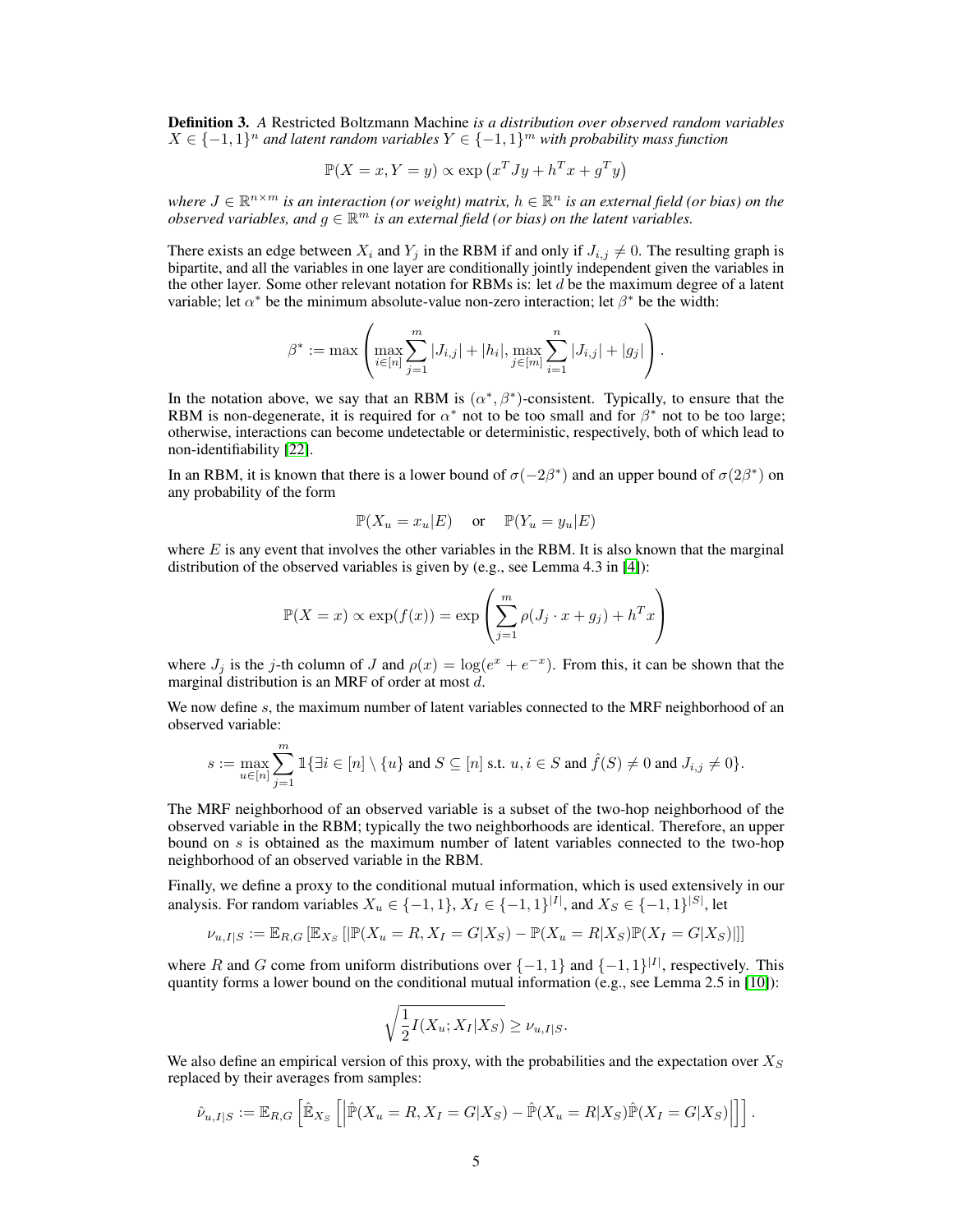### <span id="page-5-2"></span>3 Learning Restricted Boltzmann Machines with sparse latent variables

To find the MRF neighborhood of an observed variable u (i.e., observed variable  $X_u$ ; we use the index and the variable interchangeably when no confusion is possible), our algorithm takes the following steps, similar to those of the algorithm of [\[10\]](#page-9-11):

- 1. Fix parameters s,  $\tau'$ , L. Fix observed variable u. Set  $S := \emptyset$ .
- 2. While  $|S| \leq L$  and there exists a set of observed variables  $I \subseteq [n] \setminus \{u\} \setminus S$  of size at most 2<sup>*s*</sup> such that  $\hat{\nu}_{u,I|S} > \tau'$ , set  $S := S \cup I$ .
- 3. For each  $i \in S$ , if  $\hat{\nu}_{u,i|S \setminus \{i\}} < \tau'$ , remove i from S.
- 4. Return set  $S$  as an estimate of the neighborhood of  $u$ .

We use

$$
L = 8/(\tau')^2, \quad \tau' = \frac{1}{(4d)^{2^s}} \left(\frac{1}{d}\right)^{2^s(2^s+1)} \tau, \text{ and } \tau = \frac{1}{2} \frac{4\alpha^2 (e^{-2\gamma})^{d+D-1}}{d^{4d}2^{d+1} {D \choose d-1} \gamma e^{2\gamma}},
$$

where  $\tau$  is exactly as in [\[10\]](#page-9-11) when adapted to the RBM setting. In the above, d is a property of the RBM, and D,  $\alpha$ , and  $\gamma$  are properties of the MRF of the observed variables.

With high probability, Step 2 is guaranteed to add to  $S$  all the MRF neighbors of  $u$ , and Step 3 is guaranteed to prune from S any non-neighbors of  $u$ . Therefore, with high probability, in Step 4 S is exactly the MRF neighborhood of  $u$ . In the original algorithm of [\[10\]](#page-9-11), the guarantees of Step 2 were based on this result: if S does not contain the entire neighborhood of u, then  $\nu_{u,I|S} \geq 2\tau$  for some set I of size at most  $d-1$ . As a consequence, Step 2 entailed a search over size  $d-1$  sets. The analogous result in our setting is given in Theorem [5,](#page-5-1) which guarantees the existence of a set  $I$  of size at most  $2<sup>s</sup>$ , thus reducing the search to sets of this size. This theorem follows immediately from Theorem [4,](#page-5-0) the key structural result of our paper.

<span id="page-5-0"></span>Theorem 4. *Fix observed variable* u *and subsets of observed variables* I *and* S*, such that all three are disjoint. Suppose that* I *is a subset of the MRF neighborhood of u and that*  $|I| \leq d - 1$ *. Then there exists a subset*  $I' \subseteq I$  *with*  $|I'| \leq 2^s$  *such that* 

$$
\nu_{u,I'|S}\geq \frac{1}{(4d)^{2^s}}\left(\frac{1}{d}\right)^{2^s(2^s+1)}\nu_{u,I|S}.
$$

Using the result in Theorem [4,](#page-5-0) we now state and prove Theorem [5.](#page-5-1)

<span id="page-5-1"></span>Theorem 5. *Fix an observed variable* u *and a subset of observed variables* S*, such that the two are disjoint. Suppose that* S *does not contain the entire MRF neighborhood of* u*. Then there exists some subset* I of the MRF neighborhood of u with  $|I| \leq 2^s$  such that

$$
\nu_{u,I|S} \ge \frac{1}{(4d)^{2^s}} \left(\frac{1}{d}\right)^{2^s(2^s+1)} \frac{4\alpha^2 (e^{-2\gamma})^{d+D-1}}{d^{4d}2^{d+1} {D \choose d-1} \gamma e^{2\gamma}} = 2\tau'.
$$

*Proof.* By Theorem 4.6 in [\[10\]](#page-9-11), we have that there exists some subset I of neighbors of u with  $|I| \leq d-1$  such that

$$
\nu_{u,I|S} \ge \frac{4\alpha^2 (e^{-2\gamma})^{d+D-1}}{d^{4d} 2^{d+1} {D \choose d-1} \gamma e^{2\gamma}} = 2\tau.
$$

Then, by Theorem [4,](#page-5-0) we have that there exists some subset  $I' \subseteq I$  with  $|I'| \leq 2^s$  such that

$$
\nu_{u,I'|S} \ge \frac{1}{(4d)^{2^s}} \left(\frac{1}{d}\right)^{2^s(2^s+1)} 2\tau = \frac{1}{(4d)^{2^s}} \left(\frac{1}{d}\right)^{2^s(2^s+1)} \frac{4\alpha^2 (e^{-2\gamma})^{d+D-1}}{d^{4d}2^{d+1} {D \choose d-1} \gamma e^{2\gamma}} = 2\tau'.
$$

Theorem [6](#page-6-2) states the guarantees of our algorithm. The analysis is very similar to that in [\[10\]](#page-9-11), and is deferred to the Appendix B. Then, Section [4](#page-6-3) sketches the proof of Theorem [4.](#page-5-0)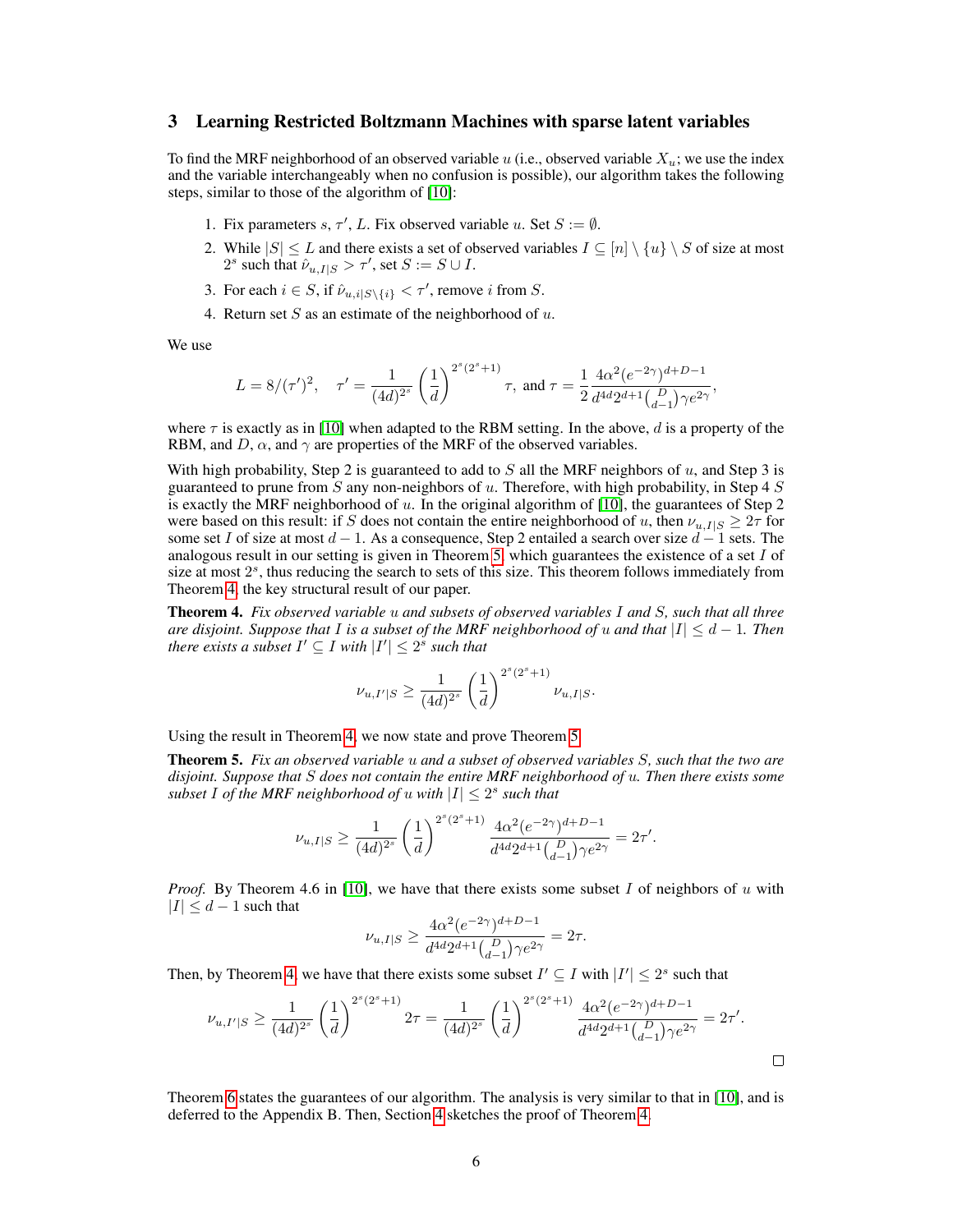<span id="page-6-2"></span>**Theorem 6.** Fix  $\omega > 0$ . Suppose we are given M samples from an RBM, where

$$
M \ge \frac{60 \cdot 2^{2L}}{(\tau')^2 (e^{-2\gamma})^{2L}} \left( \log(1/\omega) + \log(L + 2^s + 1) + (L + 2^s + 1) \log(2n) + \log 2 \right).
$$

*Then with probability at least*  $1 - \omega$ *, our algorithm, when run from each observed variable u, recovers* the correct neighborhood of  $u$ . Each run of the algorithm takes  $O(MLn^{2^s+1})$  time.

# <span id="page-6-3"></span>4 Proof sketch of structural result

 $\mathbf{r}$ 

The proofs of the lemmas in this section can be found in the Appendix A. Consider the mutual information proxy when the values of  $X_u$ ,  $X_I$ , and  $X_S$  are fixed:

$$
\nu_{u,I|S}(x_u, x_I|x_S) = |\mathbb{P}(X_u = x_u, X_I = x_I|X_S = x_S) - \mathbb{P}(X_u = x_u|X_S = x_S)\mathbb{P}(X_I = x_I|X_S = x_S)|.
$$

We first establish a version of Theorem [4](#page-5-0) for  $\nu_{u,I|S}(x_u, x_I | x_S)$ , and then generalize it to  $\nu_{u,I|S}$ .

In Lemma [7,](#page-6-0) we express  $\nu_{u,I|S}(x_u, x_I |x_S)$  as a sum over configurations of latent variables U connected to observed variables in I. Note that  $|U| \leq s$ , so the summation is over at most  $2^s$  terms.

<span id="page-6-0"></span>Lemma 7. *Fix observed variable* u *and subsets of observed variables* I *and* S*, such that all three are disjoint. Suppose that* I *is a subset of the MRF neighborhood of* u*. Then*

 $\overline{\phantom{a}}$ 

$$
\nu_{u,I|S}(x_u, x_I|x_S) = \left| \sum_{q_U \in \{-1,1\}^{|U|}} \left( \sum_{q_{\sim U} \in \{-1,1\}^{m-|U|}} \bar{f}(q, x_u, x_S) \right) \prod_{i \in I} \sigma(2x_i(J^{(i)} \cdot q + h_i)) \right|
$$

for some function  $\bar{f}$ , where  $U$  is the set of latent variables connected to observed variables in I,  $J^{(i)}$ *is the i-th row of J, and the entries of*  $q_{\sim U}$  *in the expression*  $J^{(i)} \cdot q$  *are arbitrary.* 

Lemma [8](#page-6-1) gives a generic non-cancellation result for expressions of the form  $\left|\sum_{i=1}^m a_i \prod_{j=1}^n x_{i,j}\right|$ . Then, Lemma [9](#page-6-4) applies this result to the form of  $\nu_{u,I|S}(x_u, x_I | x_S)$  in Lemma [7,](#page-6-0) and guarantees the existence of a subset  $I' \subseteq I$  with  $|I'| \leq 2^s$  such that  $\nu_{u,I'|S}(x_u, x_{I'}|x_S)$  is within a bounded factor of  $\nu_{u,I|S}(x_u, x_I | x_S)$ .

<span id="page-6-1"></span>**Lemma 8.** Let  $x_{1,1},...,x_{m,n} \in [-1,1]$ , with  $n > m$ . Then, for any  $a \in \mathbb{R}^m$ , there exists a subset  $S \subseteq [n]$  *with*  $|S| \leq m$  *such that* 

$$
\left| \sum_{i=1}^{m} a_i \prod_{j \in S} x_{i,j} \right| \ge \frac{1}{4^m} \left( \frac{1}{n} \right)^{m(m+1)} \left| \sum_{i=1}^{m} a_i \prod_{j=1}^{n} x_{i,j} \right|.
$$

We remark that, in this general form, Lemma [8](#page-6-1) is optimal in the size of the subset that it guarantees not to be cancelled. That is, there are examples with  $\sum_{i=1}^{m} a_i \prod_{j=1}^{n} x_{i,j} \neq 0$  but  $\sum_{i=1}^{m} a_i \prod_{j \in S} x_{i,j} = 0$ for all subsets  $S \subseteq [n]$  with  $|S| \leq m - 1$ . See the Appendix A for a more detailed discussion.

<span id="page-6-4"></span>Lemma 9. *Fix observed variable* u *and subsets of observed variables* I *and* S*, such that all three are disjoint. Suppose that* I *is a subset of the MRF neighborhood of u. Fix any assignments*  $x_u$ ,  $x_l$ , and  $x_S$ . Then there exists a subset  $I' \subseteq I$  with  $|I'| \leq 2^s$  such that

$$
\nu_{u,I'|S}(x_u,x_{I'}|x_S) \geq \frac{1}{4^{2^s}}\left(\frac{1}{|I|}\right)^{2^s(2^s+1)}\nu_{u,I|S}(x_u,x_I|x_S)
$$

where  $x_{I'}$  agrees with  $x_{I}$ .

Finally, Lemma [10](#page-7-0) extends the result about  $\nu_{u,I|S}(x_u, x_I | x_S)$  to a result about  $\nu_{u,I|S}$ . The difficulty lies in the fact that the subset  $I'$  guaranateed to exist in Lemma [9](#page-6-4) may be different for different configurations  $(x_u, x_I, x_S)$ . Nevertheless, the number of subsets I' with  $|I'| \leq 2^s$  is smaller than the number of configurations  $(x_u, x_l, x_S)$ , so we obtain a viable bound via the pigeonhole principle.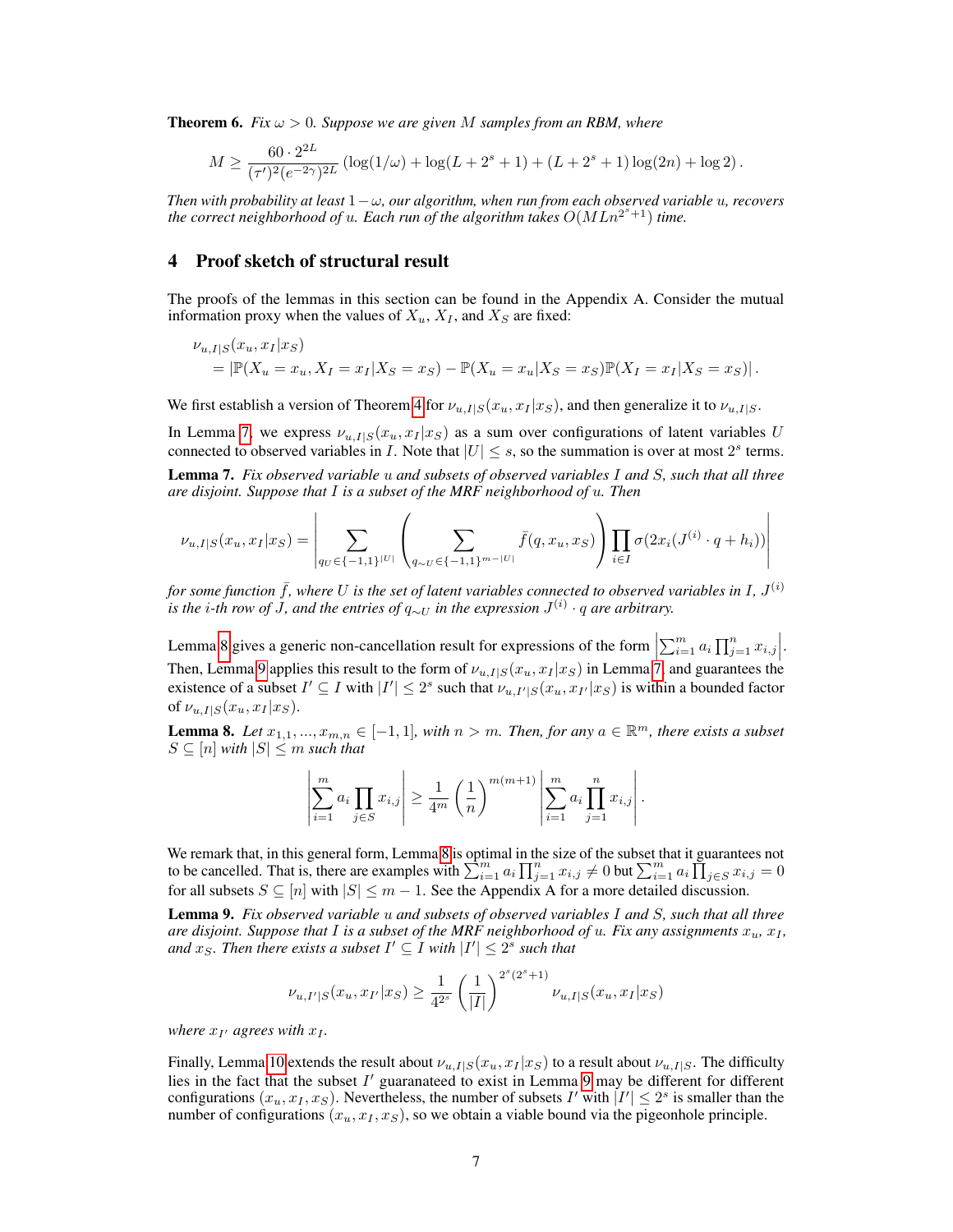

<span id="page-7-1"></span>Figure 2: RBM with  $\alpha \to 0$  as  $\epsilon \to 0$  and  $\alpha^* = 1$ ,  $\beta^* = 2$  when  $0 \le \epsilon \le 2$ . The X variables represent observed variables, the Y variables represent latent variables, and the edges represent non-zero interactions between variables. All external field terms are zero.

<span id="page-7-0"></span>Lemma 10. *Fix observed variable* u *and subsets of observed variables* I *and* S*, such that all three are disjoint. Suppose that* I *is a subset of the MRF neighborhood of* u*. Then there exists a subset*  $I' \subseteq I$  *with*  $|I'| \leq 2^s$  *such that* 

$$
\nu_{u,I'|S} \ge \frac{1}{(4|I|)^{2^s}} \left(\frac{1}{|I|}\right)^{2^s(2^s+1)} \nu_{u,I|S}.
$$

This result completes the proof of Theorem [4.](#page-5-0)

## 5 Making good predictions independently of the minimum potential

Figure [2](#page-7-1) shows an RBM for which  $\alpha$  can be arbitrarily small, while  $\alpha^* = 1$  and  $\beta^* = 2$ . That is, the induced MRF can be degenerate, while the RBM itself has interactions that are far from degenerate. This is problematic: the sample complexity of our algorithm, which scales with the inverse of  $\alpha$ , can be arbitrarily large, even for seemingly well-behaved RBMs. In particular, we note that  $\alpha$  is an opaque property of the RBM, and it is *a priori* unclear how small it is.

We emphasize that this scaling with the inverse of  $\alpha$  is necessary information-theoretically [\[22\]](#page-10-7). All current algorithms for learning MRFs and RBMs have this dependency, and it is impossible to remove it while still guaranteeing the recovery of the structure of the model.

Instead, in this section we give an algorithm that learns an RBM with small prediction error, independently of  $\alpha$ . We necessarily lose the guarantee on structure recovery, but we guarantee accurate prediction even for RBMs in which  $\alpha$  is arbitrarily degenerate. The algorithm is composed of a structure learning step that recovers the MRF neighborhoods corresponding to large potentials, and a regression step that estimates the values of these potentials.

#### <span id="page-7-3"></span>5.1 Structure learning algorithm

The structure learning algorithm is guaranteed to recover the MRF neighborhoods corresponding to potentials that are at least  $\zeta$  in absolute value. The guarantees of the algorithm are stated in Theorem [11,](#page-7-2) which is proved in the Appendix D.

The main differences between this algorithm and the one in Section [3](#page-5-2) are: first, the thresholds for  $\hat{\nu}_{u,I|S}$  are defined in terms of  $\zeta$  instead of  $\alpha$ , and second, the threshold for  $\hat{\nu}_{u,I|S}$  in the additive step (Step 2) is smaller than that used in the pruning step (Step 3), in order to guarantee the pruning of all non-neighbors. The algorithm is described in detail in the Appendix C.

<span id="page-7-2"></span>**Theorem 11.** *Fix*  $\omega > 0$ *. Suppose we are given* M *samples from an RBM, where* M *is as in Theorem [6](#page-6-2) if*  $\alpha$  *were equal to* 

$$
\alpha = \frac{\zeta}{\sqrt{3} \cdot 2^{D/2 + 2^s} \cdot D^{2^{s-1}(2^s + 2)}}.
$$

*Then with probability at least*  $1 - \omega$ , *our algorithm, when run starting from each observed variable* u*, recovers a subset of the MRF neighbors of* u*, such that all neighbors which are connected to* u *through a Fourier coefficient of absolute value at least* ζ *are included in the subset. Each run of the*  $a$ lgorithm takes  $O(MLn^{2^s+1})$  time.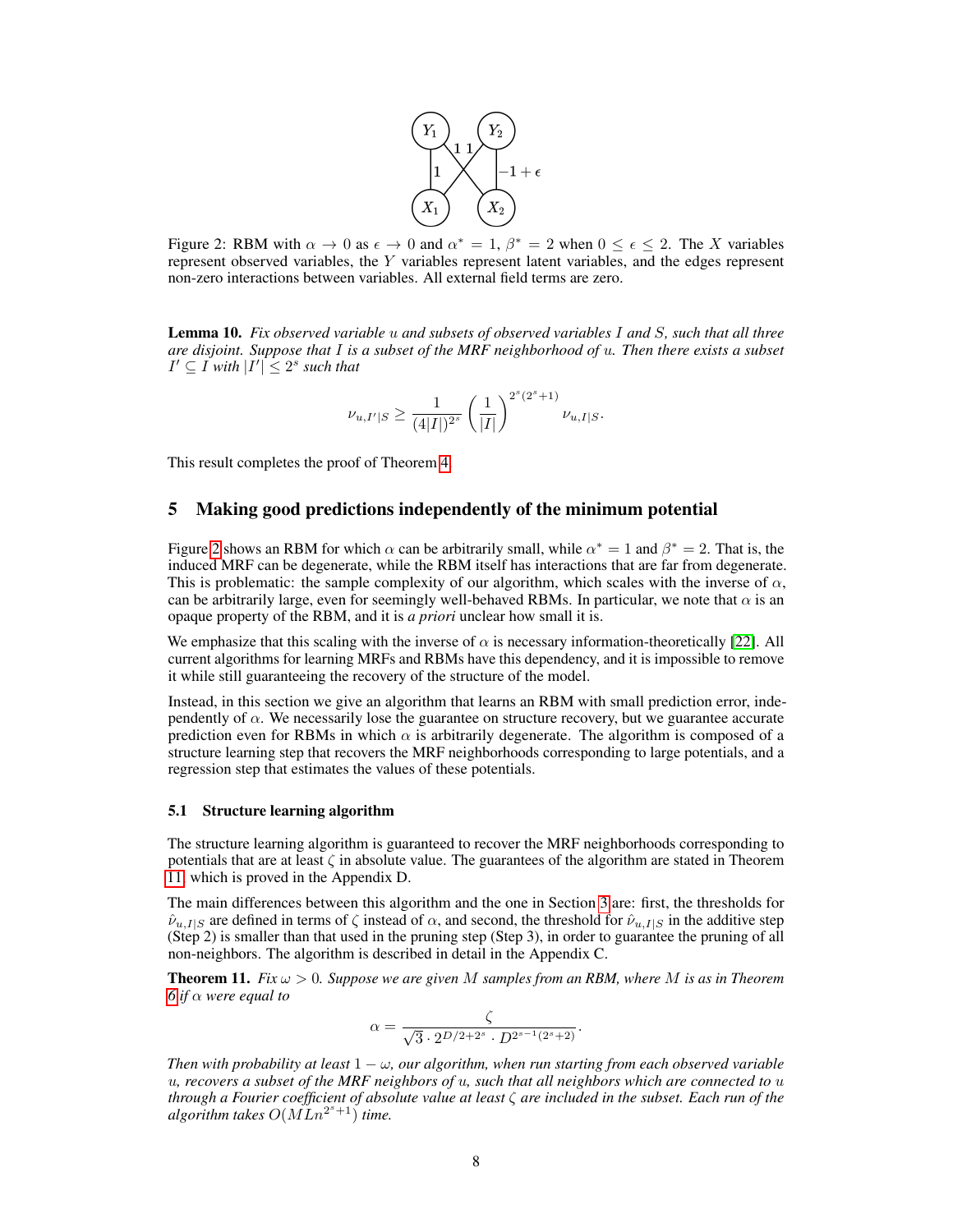#### 5.2 Regression algorithm

Note that

$$
\mathbb{P}(X_u = 1 | X_{[n] \setminus \{u\}} = x_{[n] \setminus \{u\}}) = \sigma \left( 2 \sum_{S \subseteq [n] \setminus \{u\}} \hat{f}(S \cup \{u\}) \chi_S(x) \right).
$$

Therefore, following the approach of [\[26\]](#page-10-8), we can frame the recovery of the Fourier coefficients as a regression task. Let  $n(u)$  be the set of MRF neighbors of u recovered by the algorithm in Section [5.1.](#page-7-3) Note that  $|n(u)| \le D$ . Let  $z \in \{-1,1\}^{2^{|n(u)|}}$ ,  $w \in \mathbb{R}^{2^{|n(u)|}}$ , and  $y \in \{-1,1\}$ , with  $z_S = \chi_S(X)$ ,  $w_S = 2 \hat{f}(S \cup \{u\})$ , and  $y = X_u$ , for all subsets  $S \subseteq n(u)$ . Then, if  $n(u)$  were equal to the true set of MRF neighbors, we could rewrite the conditional probability statement above as

$$
\mathbb{P}(y=1|z) = \sigma(w \cdot z), \quad \text{with } ||w||_1 \le 2\gamma.
$$

Then, finding an estimate  $\hat{w}$  would amount to a constrained regression problem. In our setting, we solve the same problem, and we show that the resulting estimate has small prediction error. We estimate  $\hat{w}$  as follows:

$$
\hat{w} \in \mathop{\rm argmin}_{w \in \mathbb{R}^{\mid n(u) \mid}} \frac{1}{M} \sum_{i=1}^{M} l(y^{(i)}(w \cdot z^{(i)})) \quad \text{s.t. } ||w||_1 \leq 2\gamma,
$$

where we assume we have access to M i.i.d. samples  $(z, y)$ , and where  $l : \mathbb{R} \to \mathbb{R}$  is the loss function

$$
l(y(w \cdot z)) = \ln(1 + e^{-y(w \cdot z)}) = \begin{cases} -\ln \sigma(w \cdot z), & \text{if } y = 1\\ -\ln(1 - \sigma(w \cdot z)), & \text{if } y = -1 \end{cases}
$$

.

The objective above is convex, and the problem is solvable in time  $\tilde{O}((2^D)^4)$  by the  $l_1$ -regularized logistic regression method described in [\[17\]](#page-9-17). Then, Theorem [12](#page-8-0) gives theoretical guarantees for the prediction error achieved by this regression algorithm. The proof is deferred to the Appendix D.

<span id="page-8-0"></span>**Theorem 12.** *Fix*  $\delta > 0$  *and*  $\epsilon > 0$ *. Suppose that we are given neighborhoods*  $n(u)$  *satisfying the guarantees of Theorem [11](#page-7-2) for each observed variable* u*. Suppose that we are given* M *samples from the RBM, and that we have*

$$
M = \Omega\left(\gamma^2 \ln(8 \cdot n \cdot 2^D/\delta)/\epsilon^2\right), \quad \zeta \le \frac{\sqrt{\epsilon}}{D^d \sqrt{1 + e^{2\gamma}}}.
$$

Let  $z_u$  and  $\hat{w}_u$  be the features and the estimate of the weights when the regression algorithm is run at *observed variable u. Then, with probability at least*  $1 - \delta$ *, for all variables u,* 

$$
\mathbb{E}\left[\left(\mathbb{P}(X_u=1|X_{\setminus u})-\sigma\left(\hat{w}_u\cdot z_u\right)\right)^2\right]\leq\epsilon.
$$

The sample complexity of the combination of structure learning and regression is given by the sum of the sample complexities of the two algorithms. When  $\delta$  is constant, the number of samples required by regression is absorbed by the number of samples required by strucutre learning. For structure learning, plugging in the upper bound on  $\zeta$  required by Theorem [12,](#page-8-0) we get that the sample complexity is plugging in the upper bound on  $\zeta$  required by Theorem 12, we get that the sample complexity is exponential in  $\epsilon^{-1}$ . Note that the factors  $D^d$  and  $\sqrt{1 + e^{2\gamma}}$  in the upper bound on  $\zeta$ , as well as the factors that appear in Theorem [11](#page-7-2) from the relative scaling of  $\alpha$  and  $\zeta$ , do not influence the sample complexity much, because factors of similar order already appear in the sample complexity of the structure learning algorithm. Overall, for constant  $\delta$  and constant  $\epsilon$ , the combined sample complexity is comparable to that of the algorithm in Section [3,](#page-5-2) without the  $\alpha$  dependency.

# Broader impact

This work does not present any foreseeable societal consequence.

# Funding disclosure

G.B. was supported in part by MIT-IBM Watson AI Lab and NSF CAREER award CCF-1940205.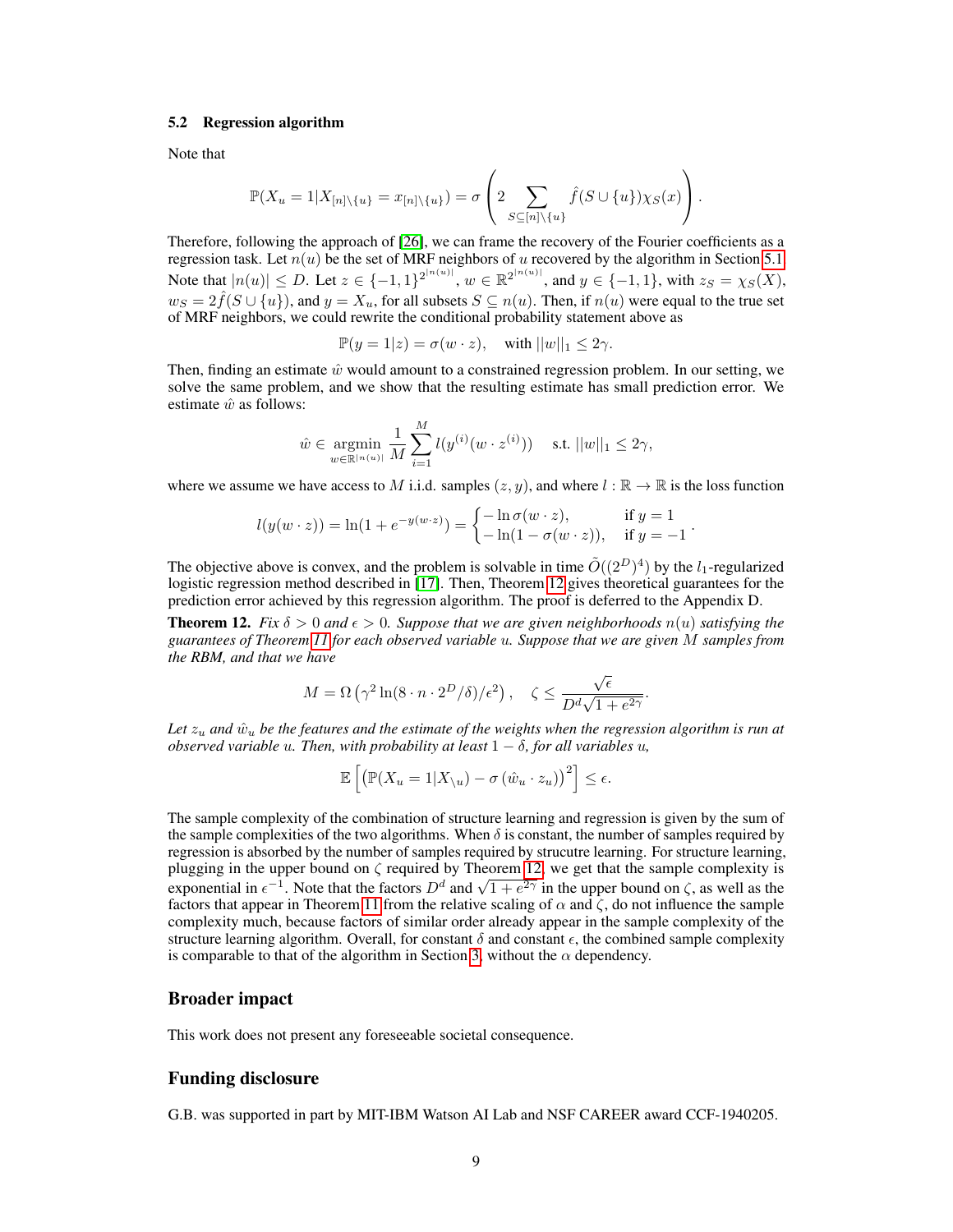## References

- <span id="page-9-6"></span>[1] Animashree Anandkumar, Ragupathyraj Valluvan, et al. Learning loopy graphical models with latent variables: Efficient methods and guarantees. *The Annals of Statistics*, 41(2):401–435, 2013.
- <span id="page-9-13"></span>[2] Guy Bresler, David Gamarnik, and Devavrat Shah. Structure learning of antiferromagnetic Ising models. In *Advances in Neural Information Processing Systems*, pages 2852–2860, 2014.
- <span id="page-9-16"></span>[3] Guy Bresler and Mina Karzand. Learning a tree-structured Ising model in order to make predictions. *Annals of Statistics*, 48(2):713–737, 2020.
- <span id="page-9-15"></span>[4] Guy Bresler, Frederic Koehler, and Ankur Moitra. Learning restricted Boltzmann machines via influence maximization. In *Proceedings of the 51st Annual ACM SIGACT Symposium on Theory of Computing*, pages 828–839. ACM, 2019.
- <span id="page-9-1"></span>[5] Stephen G Brush. History of the Lenz-Ising model. *Reviews of modern physics*, 39(4):883, 1967.
- <span id="page-9-5"></span>[6] Venkat Chandrasekaran, Pablo A Parrilo, and Alan S Willsky. Latent variable graphical model selection via convex optimization. In *2010 48th Annual Allerton Conference on Communication, Control, and Computing (Allerton)*, pages 1610–1613. IEEE, 2010.
- <span id="page-9-4"></span>[7] Myung Jin Choi, Vincent YF Tan, Animashree Anandkumar, and Alan S Willsky. Learning latent tree graphical models. *Journal of Machine Learning Research*, 12(May):1771–1812, 2011.
- <span id="page-9-3"></span>[8] Minghua Deng, Kui Zhang, Shipra Mehta, Ting Chen, and Fengzhu Sun. Prediction of protein function using protein-protein interaction data. In *Proceedings. IEEE Computer Society Bioinformatics Conference*, pages 197–206. IEEE, 2002.
- <span id="page-9-7"></span>[9] Yoav Freund and David Haussler. Unsupervised learning of distributions on binary vectors using two layer networks. In *Advances in neural information processing systems*, pages 912–919, 1992.
- <span id="page-9-11"></span>[10] Linus Hamilton, Frederic Koehler, and Ankur Moitra. Information theoretic properties of Markov random fields, and their algorithmic applications. In *Advances in Neural Information Processing Systems*, pages 2463–2472, 2017.
- <span id="page-9-0"></span>[11] John M Hammersley and Peter Clifford. Markov fields on finite graphs and lattices. *Unpublished manuscript*, 46, 1971.
- <span id="page-9-8"></span>[12] Geoffrey E Hinton. Training products of experts by minimizing contrastive divergence. *Neural computation*, 14(8):1771–1800, 2002.
- <span id="page-9-9"></span>[13] Geoffrey E Hinton and Russ R Salakhutdinov. Replicated softmax: an undirected topic model. In *Advances in neural information processing systems*, pages 1607–1614, 2009.
- <span id="page-9-10"></span>[14] Navdeep Jaitly and Geoffrey Hinton. Learning a better representation of speech soundwaves using restricted Boltzmann machines. In *2011 IEEE International Conference on Acoustics, Speech and Signal Processing (ICASSP)*, pages 5884–5887. IEEE, 2011.
- <span id="page-9-14"></span>[15] Michael Kearns. Efficient noise-tolerant learning from statistical queries. *Journal of the ACM (JACM)*, 45(6):983–1006, 1998.
- <span id="page-9-12"></span>[16] Adam Klivans and Raghu Meka. Learning graphical models using multiplicative weights. In *2017 IEEE 58th Annual Symposium on Foundations of Computer Science (FOCS)*, pages 343–354. IEEE, 2017.
- <span id="page-9-17"></span>[17] Kwangmoo Koh, Seung-Jean Kim, and Stephen Boyd. An interior-point method for large-scale `1-regularized logistic regression. *Journal of Machine learning research*, 8(Jul):1519–1555, 2007.
- <span id="page-9-2"></span>[18] Stan Z Li. *Markov random field modeling in computer vision*. Springer Science & Business Media, 2012.